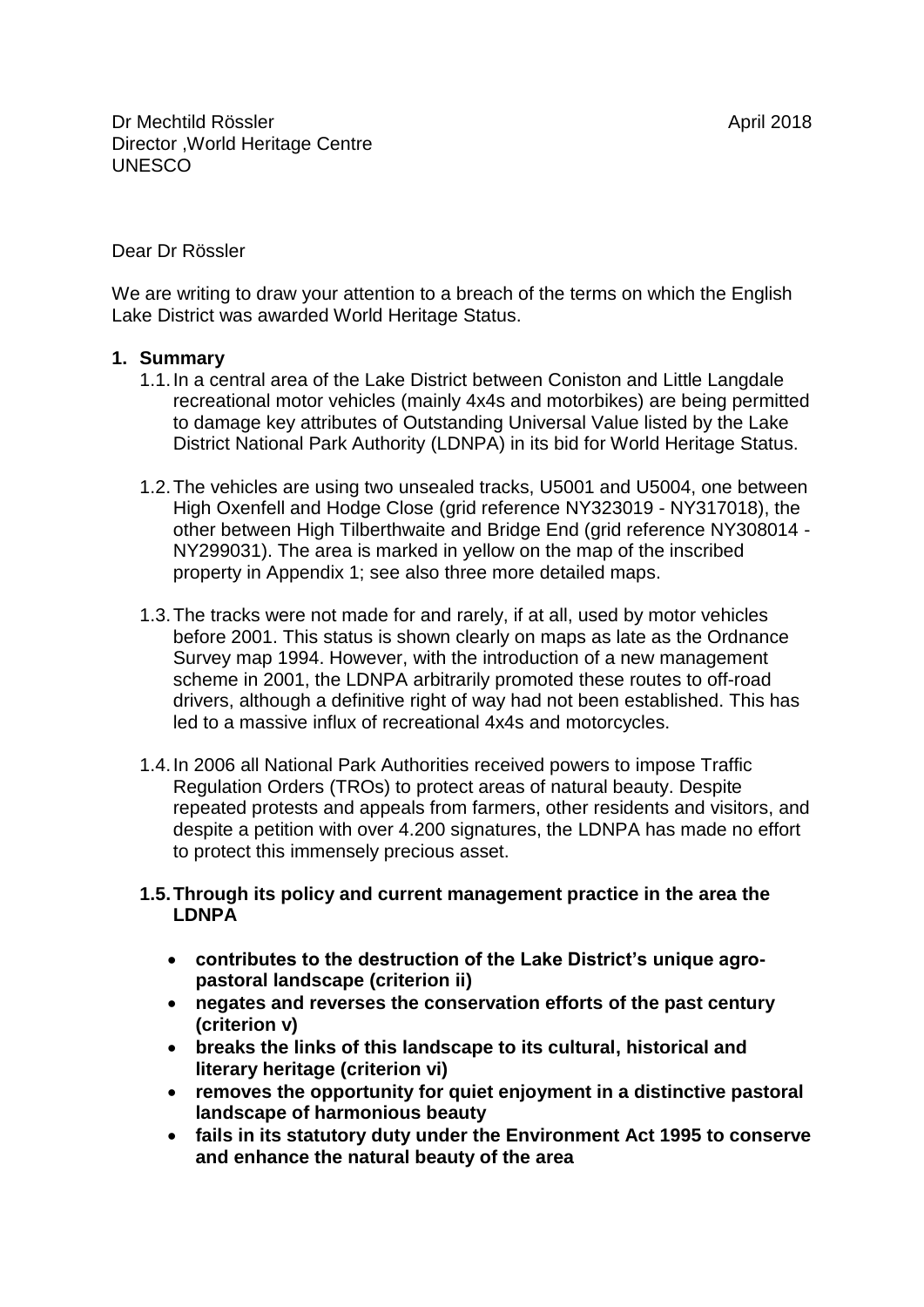**fails in its statutory duty to observe the 'Sandford Principle', which obliges National Park Authorities to give greater weight to conservation if there is an irreconcilable conflict between conservation and any recreational interest (see**  [http://www.nationalparks.gov.uk/students/whatisanationalpark/aimsandpur](http://www.nationalparks.gov.uk/students/whatisanationalpark/aimsandpurposesofnationalparks/sandfordprinciple) [posesofnationalparks/sandfordprinciple](http://www.nationalparks.gov.uk/students/whatisanationalpark/aimsandpurposesofnationalparks/sandfordprinciple) )

# **2. Description of the area**

- 2.1.This is one of the most picturesque and tranquil areas of the Lake District, embodying, like few others, the idea of harmonious landscape beauty and the validity of emotional response by people to their landscape (Criterion ii). It was given to the National Trust by Beatrix Potter, one of the foremost writers associated with the Lake District (Criterion vi), with the aim of preserving it for future generations. In 1930, the Chairman of the National Trust, John Bailey, wrote that of all the stretches of land none was worth saving more than "this glorious stretch of mountain, moor and tarn." This land, more recently described by the celebrated Lake District walker and writer, A. Wainwright, as one of the "loveliest square miles in the whole of Lakeland", thus became emblematic for conservation efforts in the Lake District and beyond. (Criterion v)
- 2.2.The area is characterised by numerous traditional sheep farms, an important factor in the decision to adopt the agro-pastoral landscape of the Lake District as a World Heritage Site. Beatrix Potter was a pioneering farmer in the Lake District and cared passionately about her farm at High Tilberthwaite, situated on one of the routes now used and severely damaged by recreational motor vehicles.
- 2.3.The Tilberthwaite Fells are the main grazing ground for the sheep at High Tilberthwaite farm. The track from High Tilberthwaite to the fells is a crucial access route for the farmer when he needs to take up feed to his stock. At both High Tilberthwaite and High Oxenfell, much farming activity takes place in the yard, through which the routes run.
- 2.4.All key attributes of Outstanding Universal Value (Table 1 on p.30 of the bid document) apply emphatically to the area under threat:
	- Extraordinary beauty and harmony
	- Fusion between a natural landscape and communal farming system
	- Landscape that reflects long history of settlement, agriculture and industry, such as ring garth enclosures (walled-in farm land) and intakes (higher fields by open fell)
	- An evolved pastoral system
	- Hefted grazing (i.e. a system where sheep, rather than being the property of the farmer, remain linked to a farm regardless of its ownership)
	- Vernacular buildings of a simple functional character
	- Distinctive pastoral landscape of harmonious beauty
	- It has inspired influential changes in the relationship between humans and landscape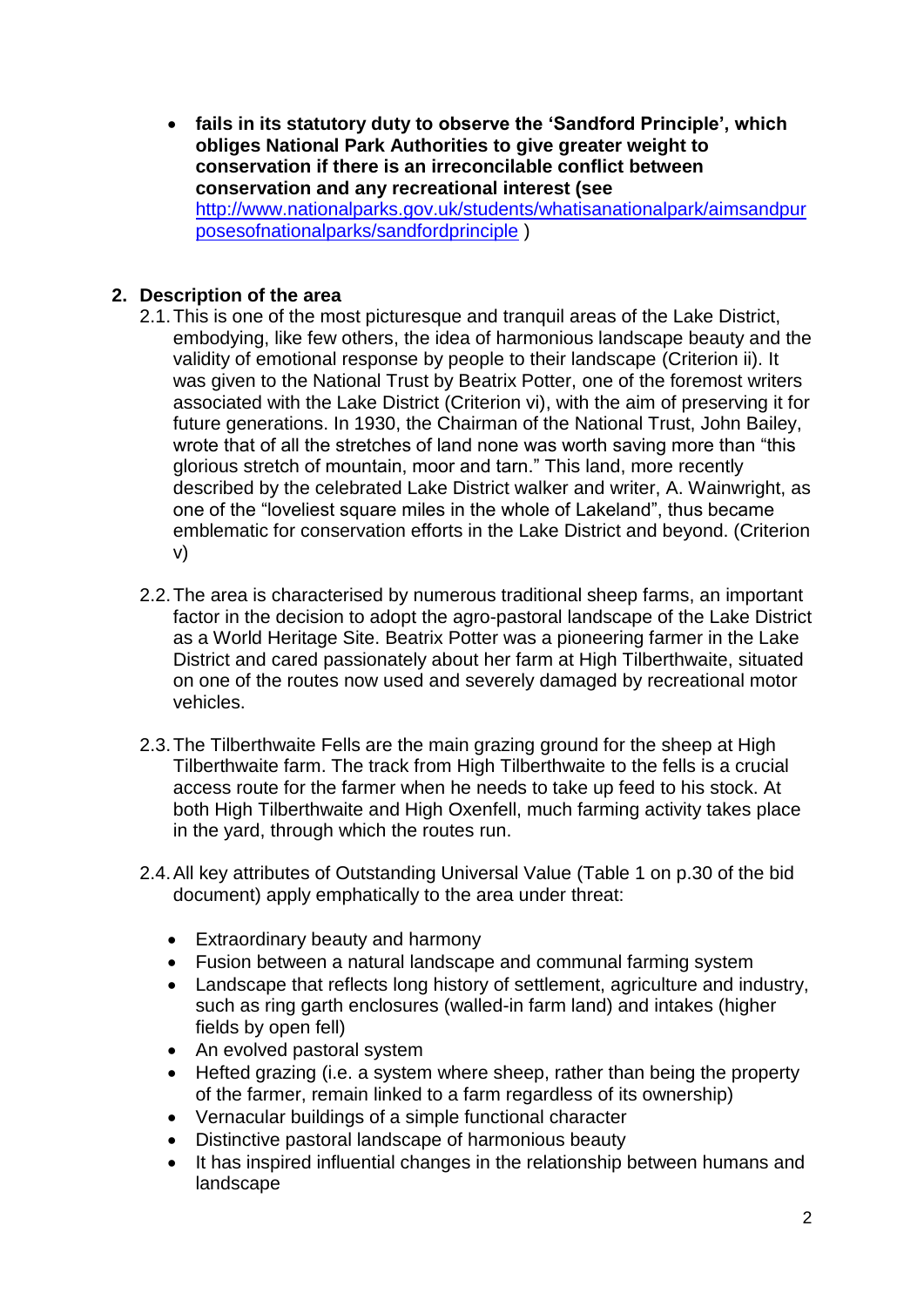- A vulnerability to industrial and other threats gave rise to the idea that valued landscapes should be nurtured and protected
- It led directly to creation of the National Trust
- 2.5.The two tracks in question were rarely, if at all, used by recreational motor vehicles before 2001. They are shown on maps from 1844 onwards as minor *tracks*, in clear contrast to the *roads* leading up to them. In tourist guides from the mid-1880s they appear as routes for walking excursions. They were not sealed with tarmac in the 20th century because there was no demand from local residents or tourists to use them with motor vehicles.

#### **3. Damage to the site**

- 3.1.In 2001 the Lake District National Park Authority introduced a scheme of voluntary restraint for recreational motor vehicle users, the Hierarchy of Trail Routes (HOTR), proposing a maximum number of four 4x4s and eight motorcycles travelling in one group. Major flaws in the scheme are that it is unenforceable and sets no overall limit. The HOTR was devised *in cooperation with motor organisations*, without the involvement of residents, farmers, horse riders or walkers.
- 3.2.After the LDNPA erected signs advertising the HOTR in 2001, the number of such motor vehicles began to rise steadily. On the High Tilberthwaite -Bridge End route the LDNPA registered an average of 40 4x4s and 80 motorcycles a month for the period between 2002 and 2004. Following a Freedom of Information request the Authority has only now admitted that it also holds figures for the first seven months of 2008. They show that the number of 4x4s had tripled to 90 a month on average, whereas the number of motorcycles remained stable at 80 a month. It is incomprehensible why the LDNPA did not act after receiving this information 10 years ago.
- 3.3.For 2017 the only available figures are provided by the two farmers on the route. They indicate a further massive increase in the number of 4x4s to between 200 and 400 a month. There are no numbers available for motorcycles.
- 3.4.Both the 2008 figures and the 2017 estimates are clear evidence that the voluntary restraint management option adopted by the LDNPA has failed.
- 3.5.The condition of both routes has deteriorated substantially as a result (see images in Appendix 2 and a YouTube video posted by a 4x4 group, at [https://youtu.be/N0y1sixW\\_M8?t=11m27s](https://youtu.be/N0y1sixW_M8?t=11m27s) ). In some places the surface was eroded by one metre, making it very difficult for the High Tilberthwaite farmer to reach his stock. In June 2017 the farming family wrote an open letter (Appendix 3), alerting the LDNPA to the condition of the track and the pressure of off-road vehicles coming through their farm. This was also reported in the local newspaper, the Westmorland Gazette on 30<sup>th</sup> June 2017 (Appendix 4). The family has now decided to relinquish the National Trust tenancy because of the degree of nuisance being caused by motor vehicles and will leave the farm later in 2018.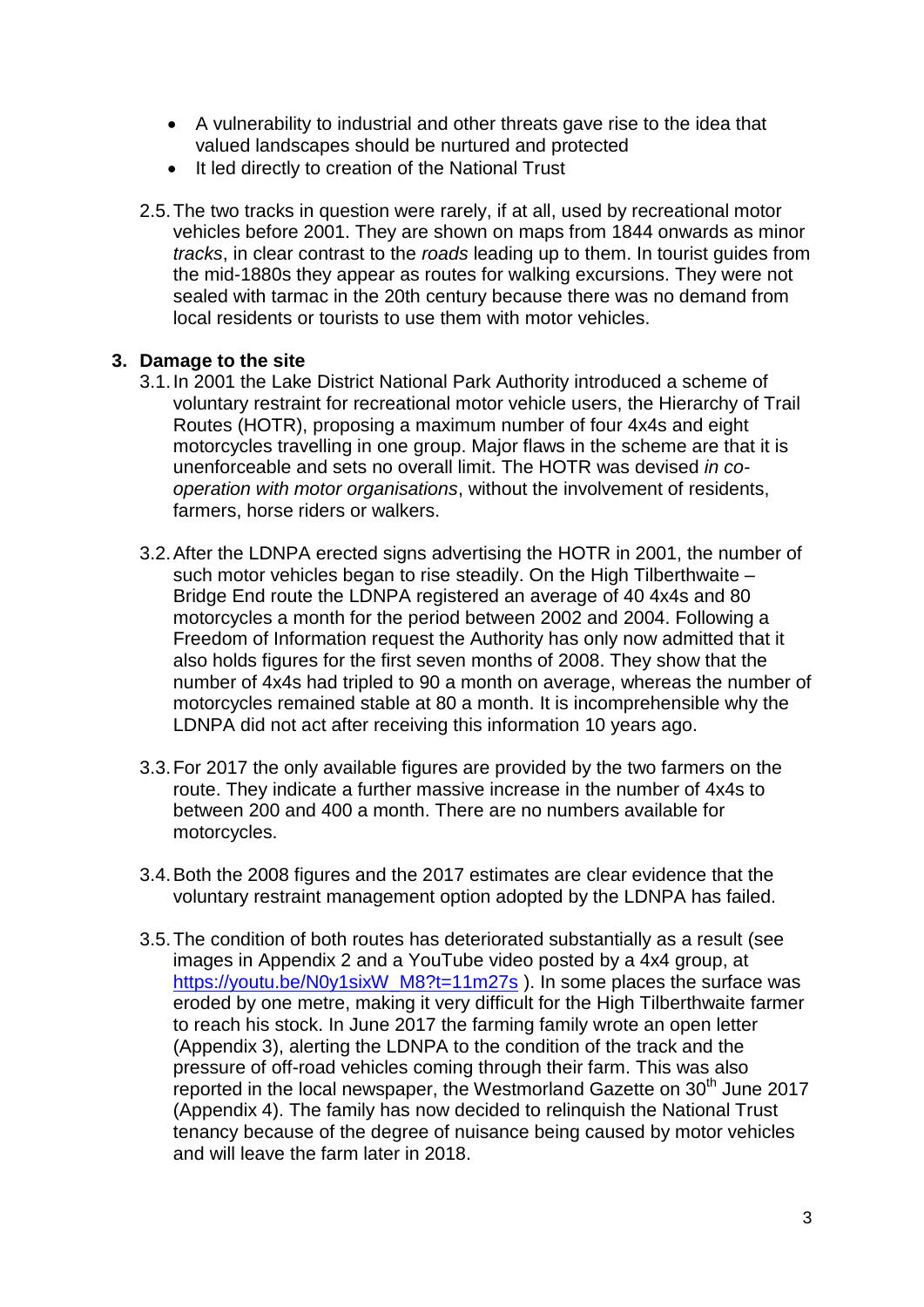3.6.This constitutes a significant weakening of a precarious agro-pastoral system of land management, given that overall there are no more than 200 sheep farmers left in the whole of the Lake District. Any new tenants at High Tilberthwaite would still be faced with the same problems, so it is difficult to see how this farm can be managed successfully if the LDNPA does not act to restrict access to the tracks.

### **4. Protests and the LDNPA response**

4.1.As early as 2000 local people warned that the HOTR would publicise the routes to recreational drivers. In December 2000 the Chairman of the Langdales Society wrote in the Langdale Valley News that with the introduction of the Hierarchy of Trails Routes

*"the LDNP have not just advertised the fact that 'green roads' are in fact legitimate highways; they have not just given permission for certain types of vehicles to use these tracks; they have positively issued a challenge which has been taken up by entrepreneurs."*

4.2.In December 2004, the Langdale Valley News reported on a well-attended meeting in the Langdale Village Hall with David Robinson, Trails Advisor for the LDNPA:

*"Track conditions were of serious concern on many routes such as Elterwater to Little Langdale (via Birch Hill), Oxenfell to Hodge Close, Bridge End Cottage to Tilberthwaite. Here track surfaces had deteriorated, it was said, under the Hierarchy of Trails scheme to being worse than 40 years ago."*

- 4.3.The same issue of the Langdale Valley News reports on a resolution passed by the Neighbourhood Forum meeting on 16<sup>th</sup> November 2004, calling for **the scrapping of the Hierarchy of Trails scheme in Little Langdale**, and for a traffic survey by the LDNPA and Cumbria Highways to recognise the problems and consult with residents as to how these should be addressed.
- 4.4.In 2005, residents wrote to the LDNPA to complain about the detrimental effect of the motor traffic on the landscape. The LDNPA replied that nothing could be done as this was a public road.
- 4.5.In 2006, after National Parks were empowered to prevent this kind of environmental damage by using Traffic Regulation Orders to exclude motor vehicles, the editor of the Langdale Valley News wrote

*"National Park management is clearly not protecting or enhancing the green lane environment in Langdale, which it is supposed to care about, along with the rest of the Park. Indeed, one of the special qualities of any national park is peace and tranquillity and TROs can be imposed on the grounds that off-roading is incompatible with such qualities."*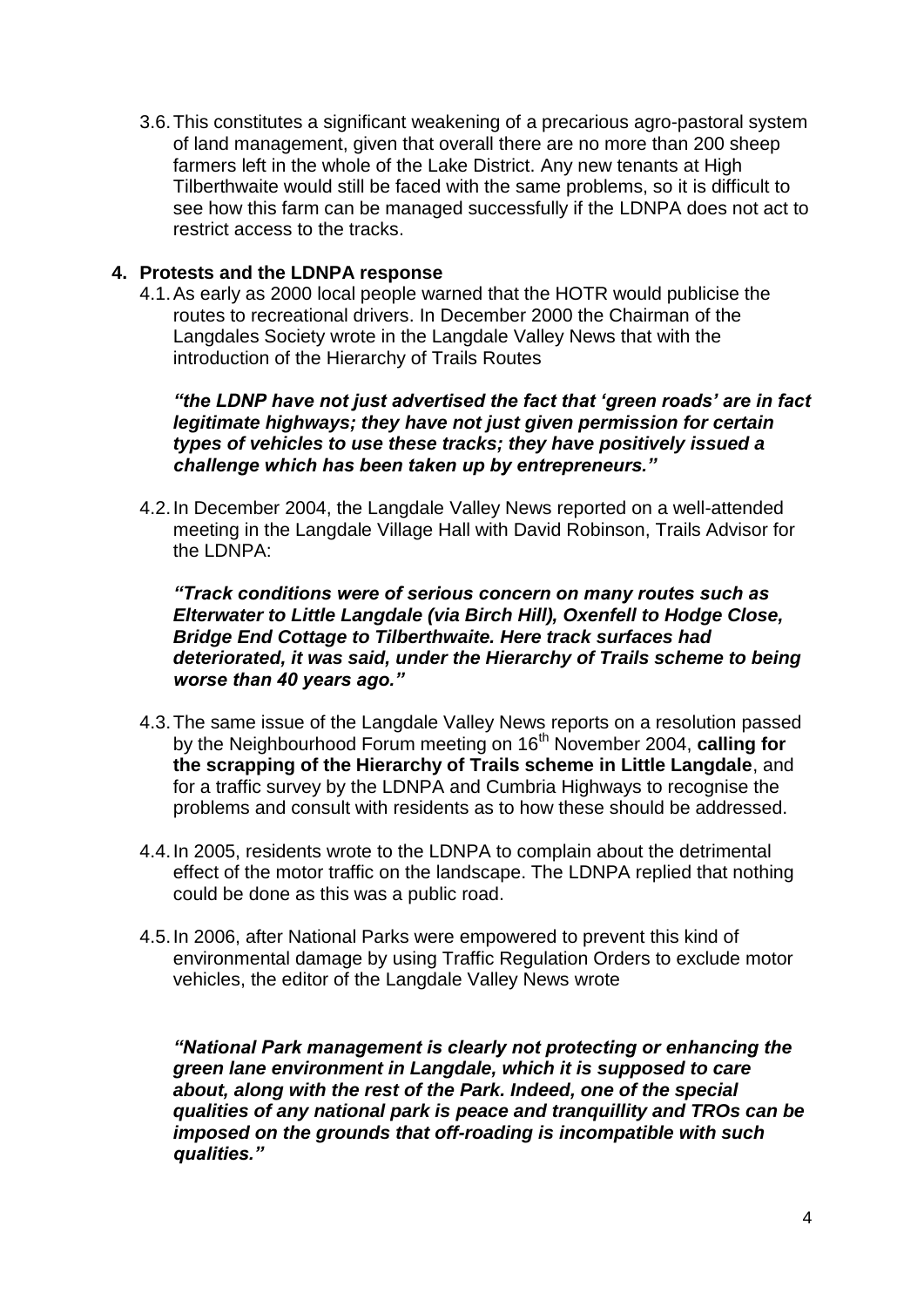- 4.6. In 2014, according to the minutes of the Local Access Forum of 14<sup>th</sup> July, the National Trust representative reported that *"use of the route has increased and their tenant at High Tilberthwaite is impacted by the amount of vehicles coming through his farm yard*."
- 4.7.In 2015 a member of the public presented the LDNPA with a detailed report on the damage to the two tracks and the detrimental effects on residents, particularly on farmers. She wrote that

*"All the residents I spoke to were distressed and angry at the damage which is being done to the National Park, by the nuisance which they are experiencing personally and by the apparent inability or unwillingness of the National Park Authority or the Highway Authority to take action***."**

- 4.8.In October 2017 a group of campaigners presented the Chief Executive of the LDNPA, Richard Leafe, and Mark Eccles, the Head of Park Management, with a petition signed by 3.000 people, asking the LDNPA to conduct a consultation on a TRO for the two tracks, on the grounds set out in section 22BB Road Traffic Regulation Act 1984:
	- **to preserve or improve the amenities of the area through which the road runs**
	- **to conserve or enhance the natural beauty of the area, or to afford better opportunities for the public to enjoy the amenities of the area, or recreation or the study of nature in the area**
- 4.9.(The petition, now with 4.300 signatures, can be found at [https://www.change.org/p/to-the-ceo-of-the-lake-district-national-park](https://www.change.org/p/to-the-ceo-of-the-lake-district-national-park-authority-save-a-beautiful-part-of-the-lake-district-from-destruction-by-off-road-motor-vehicles?recruiter=186557056&utm_source=share_petition&utm_medium=copylink&utm_campaign=share_petition)[authority-save-a-beautiful-part-of-the-lake-district-from-destruction-by-off](https://www.change.org/p/to-the-ceo-of-the-lake-district-national-park-authority-save-a-beautiful-part-of-the-lake-district-from-destruction-by-off-road-motor-vehicles?recruiter=186557056&utm_source=share_petition&utm_medium=copylink&utm_campaign=share_petition)[road-motor](https://www.change.org/p/to-the-ceo-of-the-lake-district-national-park-authority-save-a-beautiful-part-of-the-lake-district-from-destruction-by-off-road-motor-vehicles?recruiter=186557056&utm_source=share_petition&utm_medium=copylink&utm_campaign=share_petition)[vehicles?recruiter=186557056&utm\\_source=share\\_petition&utm\\_medium=co](https://www.change.org/p/to-the-ceo-of-the-lake-district-national-park-authority-save-a-beautiful-part-of-the-lake-district-from-destruction-by-off-road-motor-vehicles?recruiter=186557056&utm_source=share_petition&utm_medium=copylink&utm_campaign=share_petition) [pylink&utm\\_campaign=share\\_petition\)](https://www.change.org/p/to-the-ceo-of-the-lake-district-national-park-authority-save-a-beautiful-part-of-the-lake-district-from-destruction-by-off-road-motor-vehicles?recruiter=186557056&utm_source=share_petition&utm_medium=copylink&utm_campaign=share_petition)
- 4.10. In response the LDNPA said that it had started to monitor the tracks and that it needed until the end of November 2019 until a decision on whether to start the TRO process could be reached. This means a period of 30 months would elapse from the start of monitoring in June 2017 until a decision in November 2019. A TRO could then not come into force until 2021.
- 4.11. Other National Park Authorities in England and Wales, e.g. the Yorkshire Dales National Park and the Peak District National Park, have not only used their powers to protect areas by imposing TROs, they have also needed less than half the time, 14 to 15 months, to come to a decision.
- 4.12. In a public statement about its management plan for the Tilberthwaite tracks the LDNPA has indicated that it is likely to make a decision on whether